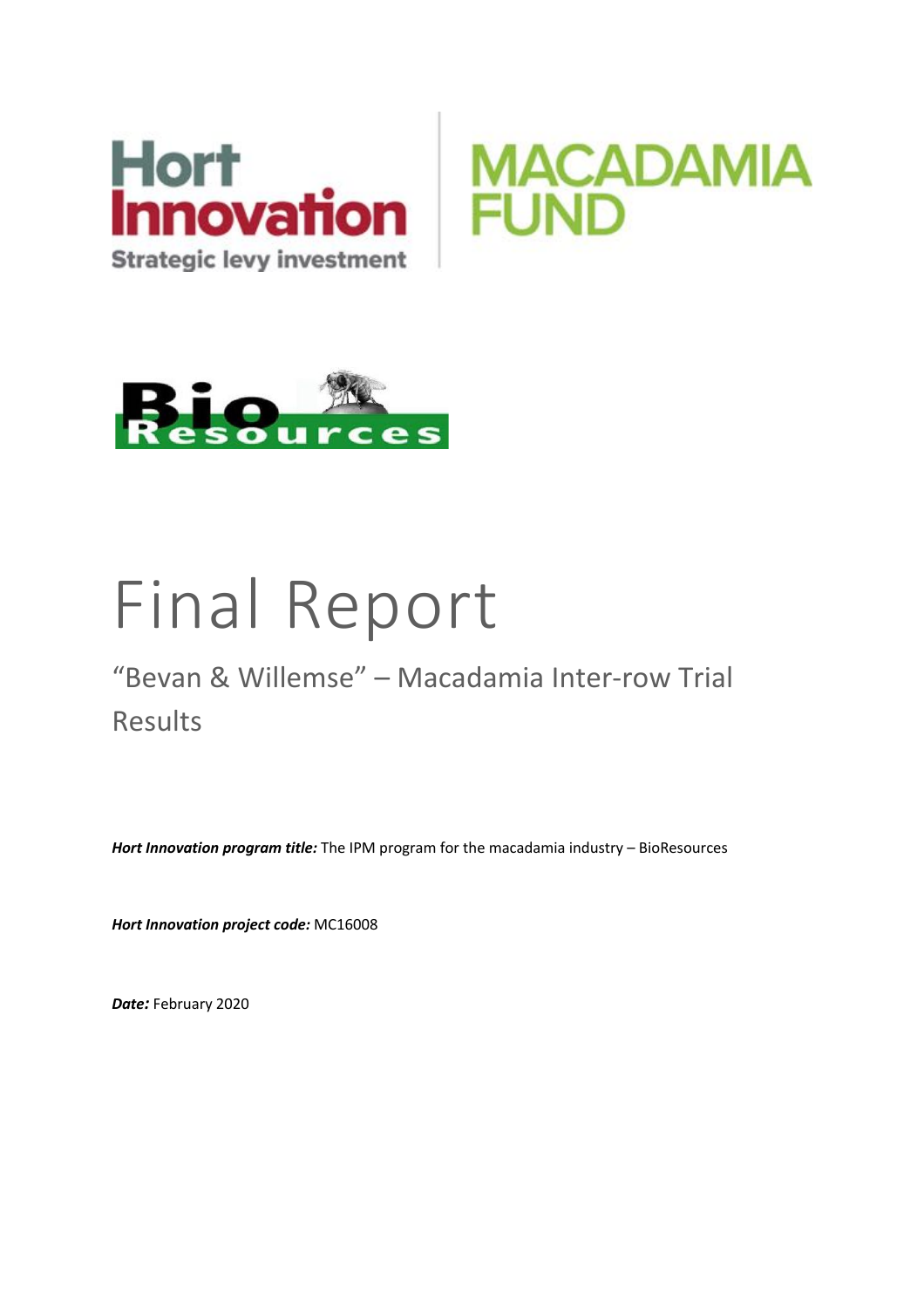#### Summary

This project investigates the potential for the development of insectaries through vegetation changes in the inter-row via reduced mowing. Adoption of reduced mowing where possible is expected to increase the abundance and diversity of beneficial arthropods by creating more complex food-webs that are vital to pollination and pest suppression. Our aim is to optimise macadamia orchards for the self-regulation of pests by supporting beneficial arthropods with shelter, breeding areas, nectar, alternative hosts/prey and pollen.

You worked with the BioResources team to investigate these ideas from early 2017 to mid 2019.

Your reduced mowing trial has provided several useful insights into the practicalities of reduced mow options in macadamia orchards and especially the mohawk. Industry has been particularly concerned that reduced mowing of the inter-row may lead to significant problems such as increased rat activity, invasive weeds and/or increased insect pests. Your trial gives other growers reassurance that a mohawk can be incorporated into existing orchard inter-row management and with basic monitoring and management will not lead to other problems.

The most significant benefits to having a mohawk vegetation inter-row on your farm is an increase in species richness (diversity) of arthropod communities particularly those that benefit the health of your macadamia orchard. The most distinct trend we observed overall was double the number of parasitoids and predators in the block where there was mohawk vegetation. In comparison the block with no mohawk had lower diversity of arthropods and higher presence of herbivorous insects such as thrips which were three times more numerous in the macadamia trees. Predators and parasitoids are ecosystem regulators providing virtually free pest control. The increase of predators and parasitoids on your farm is providing an economic benefit in terms reduced pest control inputs but also may be increasing other ecosystem services such as pollination via flies, wasps and beetles, leading to enhanced productivity overall.

The results for your trial are likely to be enhanced farm-wide and into the future where you can maintain a commitment to insectaries throughout your entire orchard. You have developed your own innovative strategies for harvesting and inter-row management, which are compatible with standard orchard operations while allowing retention of some vegetation year-round. Your farm enjoys an unusually diverse mix of naturalised weeds and natives in the inter-row with desirable characteristics for an insectary and that are also reasonably easily managed for weediness. You can consider some seeding with cover crops if you wish to use their features for more targeted benefits from the inter-row including improved seasonally-specific resources for pollinators and parasitoids, along with other ecosystem services (see below).

The BioResources team encourages you to read the final report for the *Macadamia IPDM Program - Inter-row Project (MC16008)*, which is available via *Hort Innovation*. Here you will find out more on the benefits of insectaries for macadamia orchards and also the experiences of other trial farms in implementing and managing insectaries. There is also an exploration of the multiple ecosystem services known to flow from reduced mow inter-row management practices along with improved arthropod biodiversity, including benefits for soil organic matter, nutrient cycling, water management, erosion control, weed suppression, soil carbon storage, soil microbiology and more.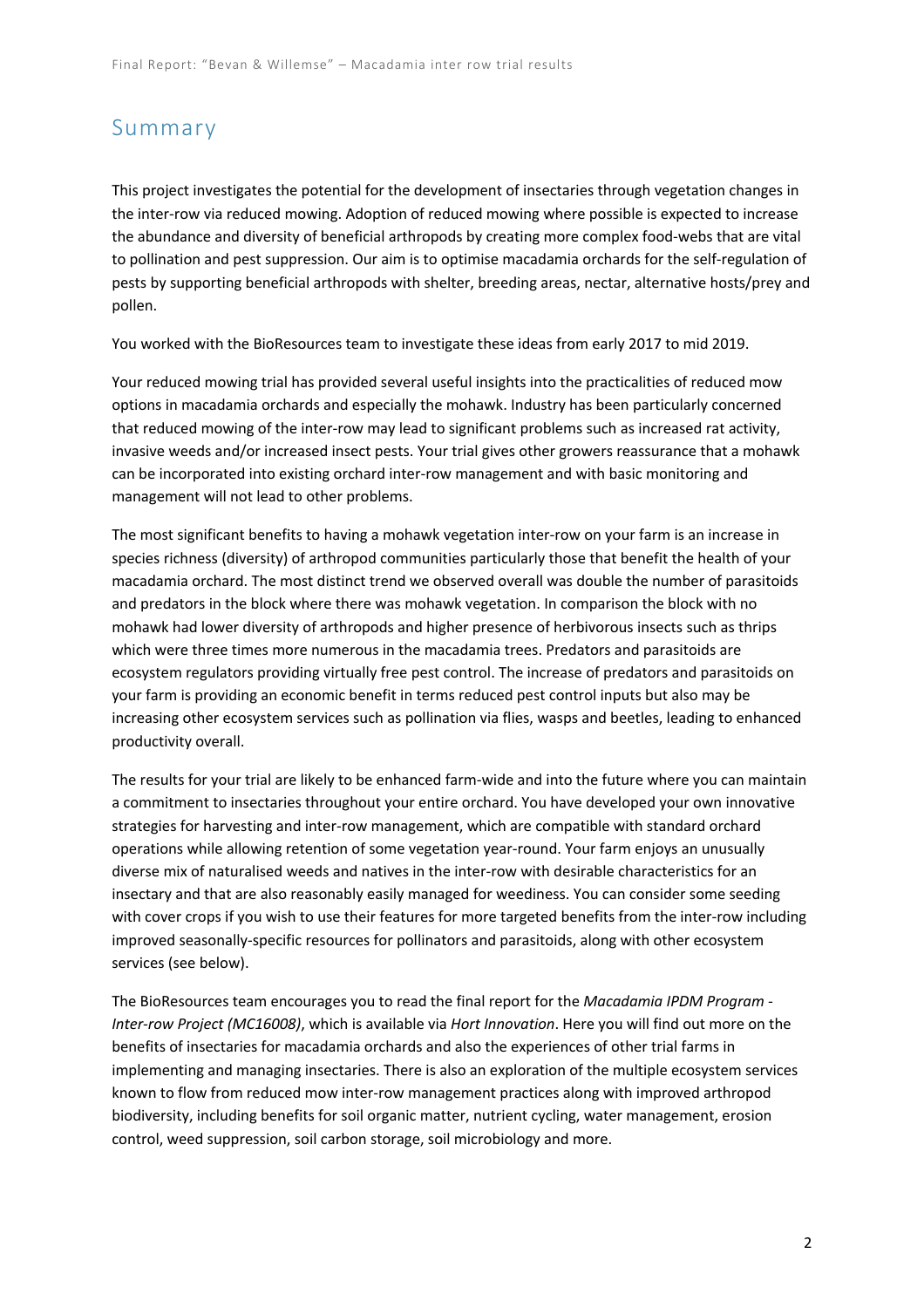## Introduction

This project proposes that reduced mowing in the macadamia inter-row may increase vegetative diversity, increase floral resources and reduce habitat disturbance. This may in turn increase the presence of beneficial arthropods in the orchard. More broadly, the proposed changes in plant ecology may increase arthropod populations in general, leading to more complex food webs and better orchard self-regulation of economic pests. Furthermore, this enhanced nutritional food-web will benefit birds and micro-bats, which also have a role in pollination and pest suppression. In comparison it is estimated that beneficial insects provide 5-10 times the pest control in agricultural ecosystems compared to chemical applications<sup>1</sup>, as these processes are occurring all the time. By encouraging more diverse ecosystems within the orchard the likelihood and/or intensity of pest outbreaks decreases.

You worked with the BioResources team in this investigation from early 2017 to mid 2019. We compared two (approximately) 1 Ha blocks. A control block was managed as industry standard with regular mowing (**Photo 1**, below). A treatment block was managed with reduced mowing, sustaining a centre mohawk for most of the trial period (**Photo 2**, below).



*Photo 1: "Bevan & Willemse" complete close mow 1 May 2017 Photo 2: "Bevan & Willemse" mohawk 1 May 2017*

As you will recall, with each site visit the BioResources team sampled each block for arthropods in three separate rows using yellow stick traps (YSTs), placing one YST in the inter-row and one YST in a tree. We assessed the vegetation in the inter-row at those three points (a quadrant of approximately 10m x 20m). The three data collection points were at least 30m apart and 50m from any block edge. We also spent time with you discussing the trial and any observations that you may have made in relation to rats, weeds, insect pests in the inter-row vegetation and/or any challenges with reduced mowing.

The objective of the trial has been to provide growers with practical experience in reduced mowing options on-farm with monitoring to quantify results.

BioResources first worked with growers to consider practical options for reduced mowing that are compatible with the seasonal demands of orchard management. It has then sought to provide information on any relationship between reduced mowing and the potential for increased rat, invasive weed and/or arthropod pest presence. Finally, the trial has sought to monitor association between changes in inter-row vegetation management and changes in orchard beneficial/pest arthropod ecology.

<sup>1</sup> Pimentel, D., Stachow, U., Takacs, D.A., Brubaker, H.W., Dumas, A.R., Meaney, J.J., Onsi, D.E., Corzilius, D.B., 1992. Conserving biological diversity in agricultural/forestry systems. BioScience 42, 354-362.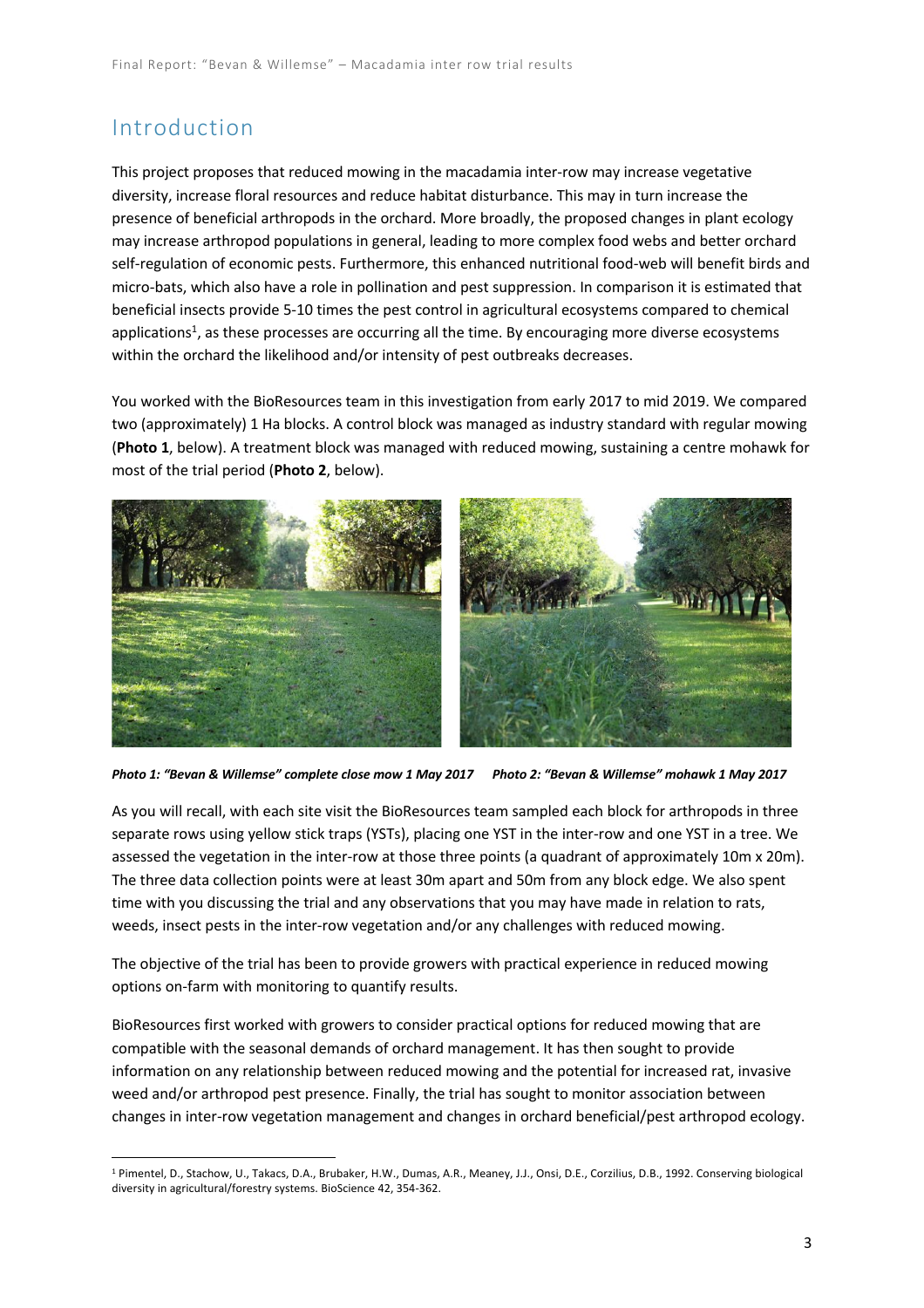#### **Reduced mowing in the inter-rowat "Bevan & Willemse"**

#### **Reduced mowing and potential problems**

|                     | Throughout the trial, BioResources regularly monitored for and consulted with Jenny     |
|---------------------|-----------------------------------------------------------------------------------------|
|                     | and Bob Willemse, on the following issues:                                              |
| <b>Rats</b>         | The project team did observe evidence of rat activity in the mohawk during one site     |
|                     | visit. This was quite late in the life of the trial.                                    |
|                     | You reported the same observations. Alternate row mowing was organised in               |
|                     | response to enable monitoring and management and discourage the rats from               |
|                     | continued digging of nests in the area. No further problems were reported after this.   |
| Problem             | The project team did observe a potentially "woody weed" in the mohawk during one        |
| weeds               | site visit. This was Paddy's Lucerne.                                                   |
|                     | You reported the same observations and it was decided to spot slash and spot spray      |
|                     | this weed. No further problems were reported.                                           |
| <b>Major insect</b> | The project team monitored vegetation in the inter-row for the presence of major        |
| pests of            | macadamia pests including Macadamia Seed Weevil, Macadamia Nut Borer, Green             |
| macadamias          | Veggie Bug and Fruit Spotting Bug. Plant species typically found in the inter-row trial |
|                     | blocks at your farm were not observed to host these pests.                              |
|                     | You did not report observations of insect pests in the inter-row vegetation.            |
| <b>Management</b>   | No issues were observed by the project team during site visits.                         |
| of the inter        | No issues were reported by you.                                                         |
| row                 | A number of different machinery options were available for slashing and harvesting,     |
|                     | which suited straightforward inclusion of a mohawk in the trial block year-round.       |

#### **Outcomes**

Your trial has provided several useful insights into the practicalities of reduced mow options in macadamia orchards and especially the mohawk. Industry has been especially concerned that reduced mowing of the inter-row may lead to significant problems with increased rat activity, invasive weeds and/or insect pests. Your trial gives other growers reassurance that a mohawk can be incorporated into existing orchard inter-row management and with basic monitoring and management will not lead to other problems.

Management of your trial blocks for the life of your trial was very strong and consistent. Furthermore, your inter-row management practices can be defined as "best practice" in both the complete close mow block (which is the current industry standard) and the mohawk block (which is a new proposed industry alternative). Unlike several of our other trial farms, your trial blocks were not adversely impacted by extreme weather or environmental events. For this reason, the results from your trial are especially robust.

The most profound change we observed in arthropod assemblages was double the number of predators and parasitoids in the mohawk block vs the complete close mow block. We also found a moderate increase in nectivorous (pollinator) insects such as flies, wasps and beetles, in the mohawk block. Furthermore, there was a higher diversity (species richness) of arthropods in the mohawk block with overall increase of approximately 30% in the amount of arthropod families represented. In comparison the block with no mohawk had lower diversity of arthropods and higher presence of herbivorous insects such as thrips which were three times more numerous in the macadamia trees.

Proportionally there was more food (prey) available for beneficial insects in the mohawk block and subsequently we observed more predators and parasitoids. This was more pronounced in the inter-row than in the macadamia trees.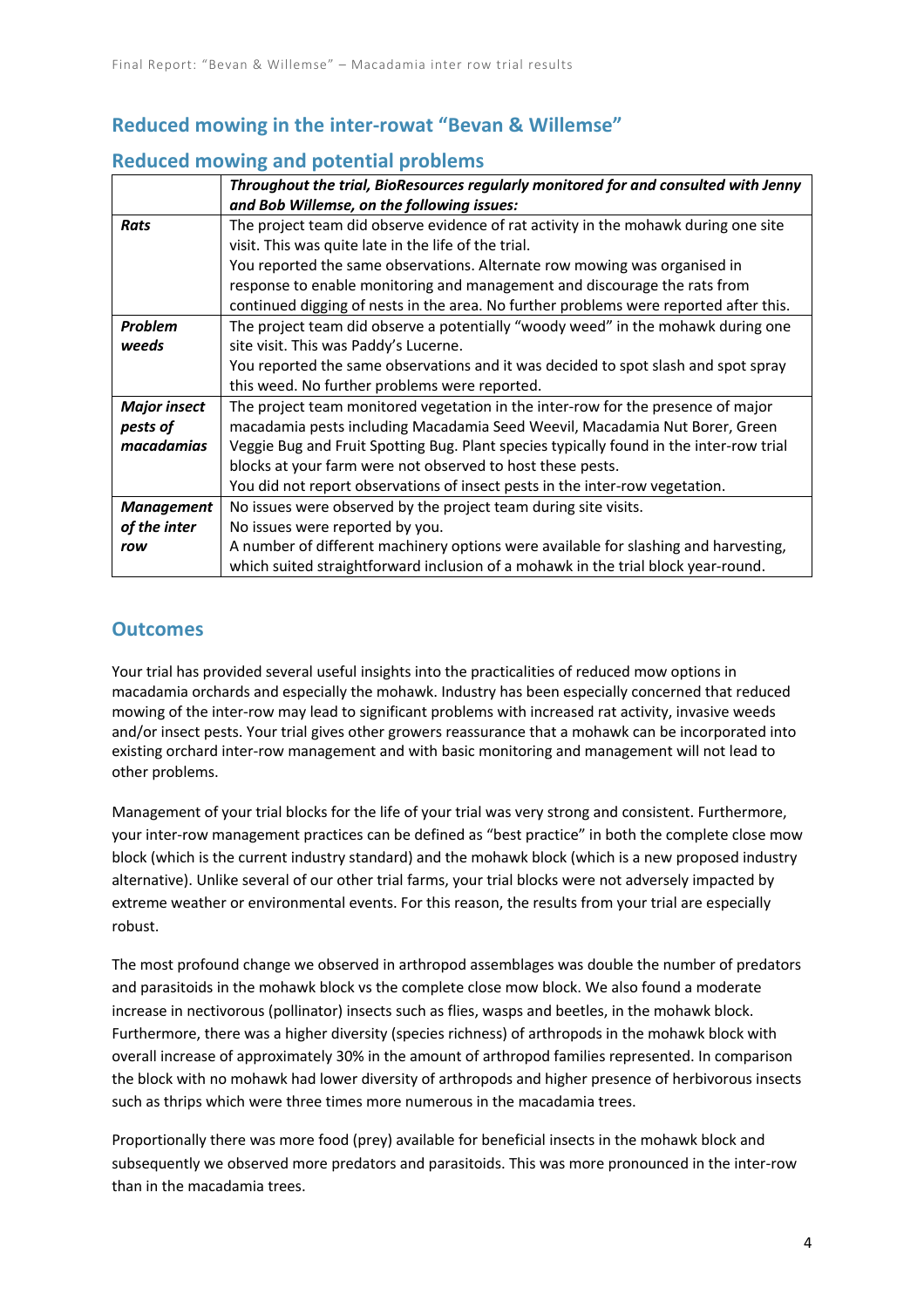Whilst thrips have not been an economic issue for your farm, we did find in the macadamia trees of the complete close mow block that there were three times as many thrips. Although the data on egg parasitoids is potentially confounded by releases of *Trichogrammatoidea cryptophlebiae* (MacTrix), we did record an increase in the presence of egg parasitoids in the mohawk row block. Subsequently this modestly increased egg parasitoid presence/visitation in the macadamia trees.

For an overview of the potential for inter-row insectaries in macadamia orchards, the BioResources team urges you to read the project's final report, *Macadamia IPDM Program - Inter-rowProject (MC16008),*  which will be available via *Hort Innovation*.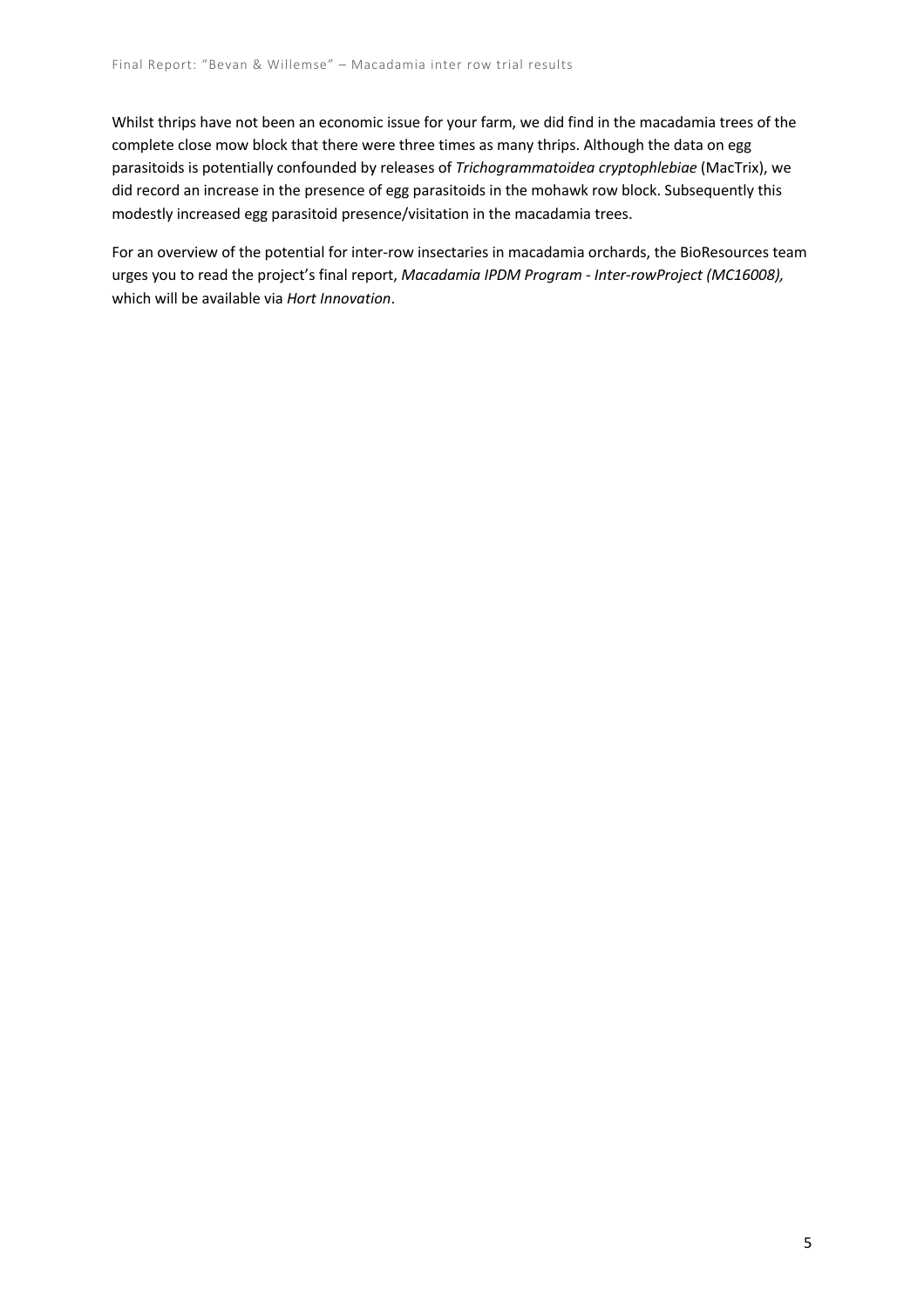## Results of reduced mowing in the inter-row **Vegetative diversity**

Vegetative diversity refers to the number of plant species present. Changes to regular mowing can change plant species diversity. This can in turn be associated with diversity of arthropod species. **Chart 1** presents an average count of plant species observed in the inter-row by treatment through time.

In this trial we anticipated that reduced mowing will increase the number of plant species present in the orchard. As we can see in **Chart 1**, this is consistently the case for the life of your trial, where reduced mowing and the retention of a mohawk result in an inter-row with more plant species. This can be characterised as an area with "managed vegetative diversity".



*Chart 1: Average count of plant species by treatment through time. This is an average of counts taken at the three assessment points on each block.*

#### **Floral resources**

Floral resources provide a food source for many beneficial arthropods and will encourage them to remain active in the orchard. **Chart 2** provides an average count of the plant species flowering at the time of the site visit. There were always flowering plant species in the mohawk block. In conjunction with this, we also see that these flowering species always produced a larger volume of flowers as a percent of biomass in the mohawk block as compared to the complete close mow block (**Chart 3**). These results are a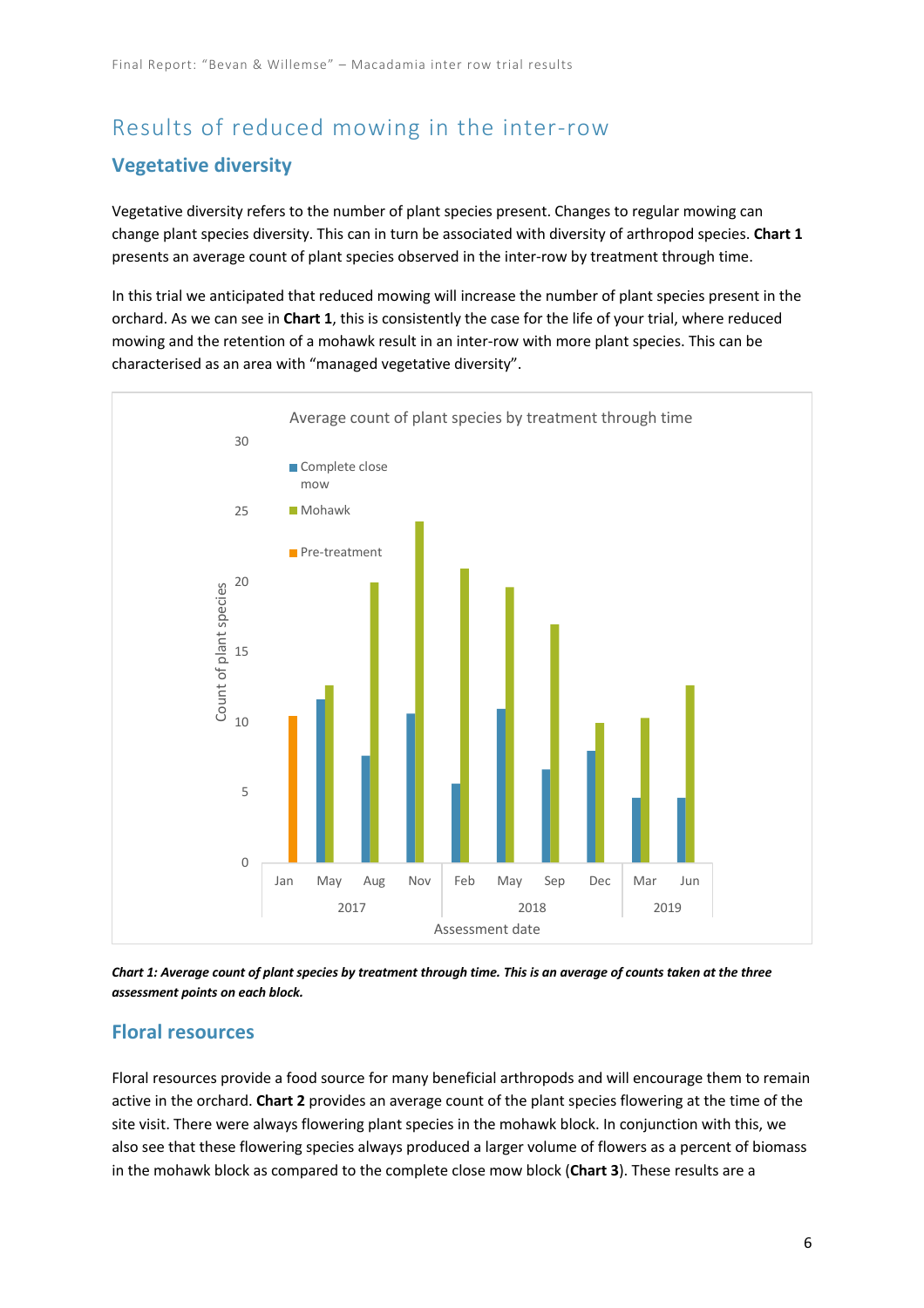consequence of the mix of "naturalised weed" species present in the trial block, which demonstrate a number of favourable characteristics for plants in an insectary. By contrast, the complete close mow block could sustain only occasional and very limited floral resources (**Charts 2 and 3**).



*Chart 2: Average count of plant species with floral resources by treatment through time. This is an average of counts taken at the three assessment points on each block.*



*Chart 3: Average percentage of inter-rowvegetation biomass as floral resources by treatment through time. This is an average of counts taken at the three assessment points on each block.*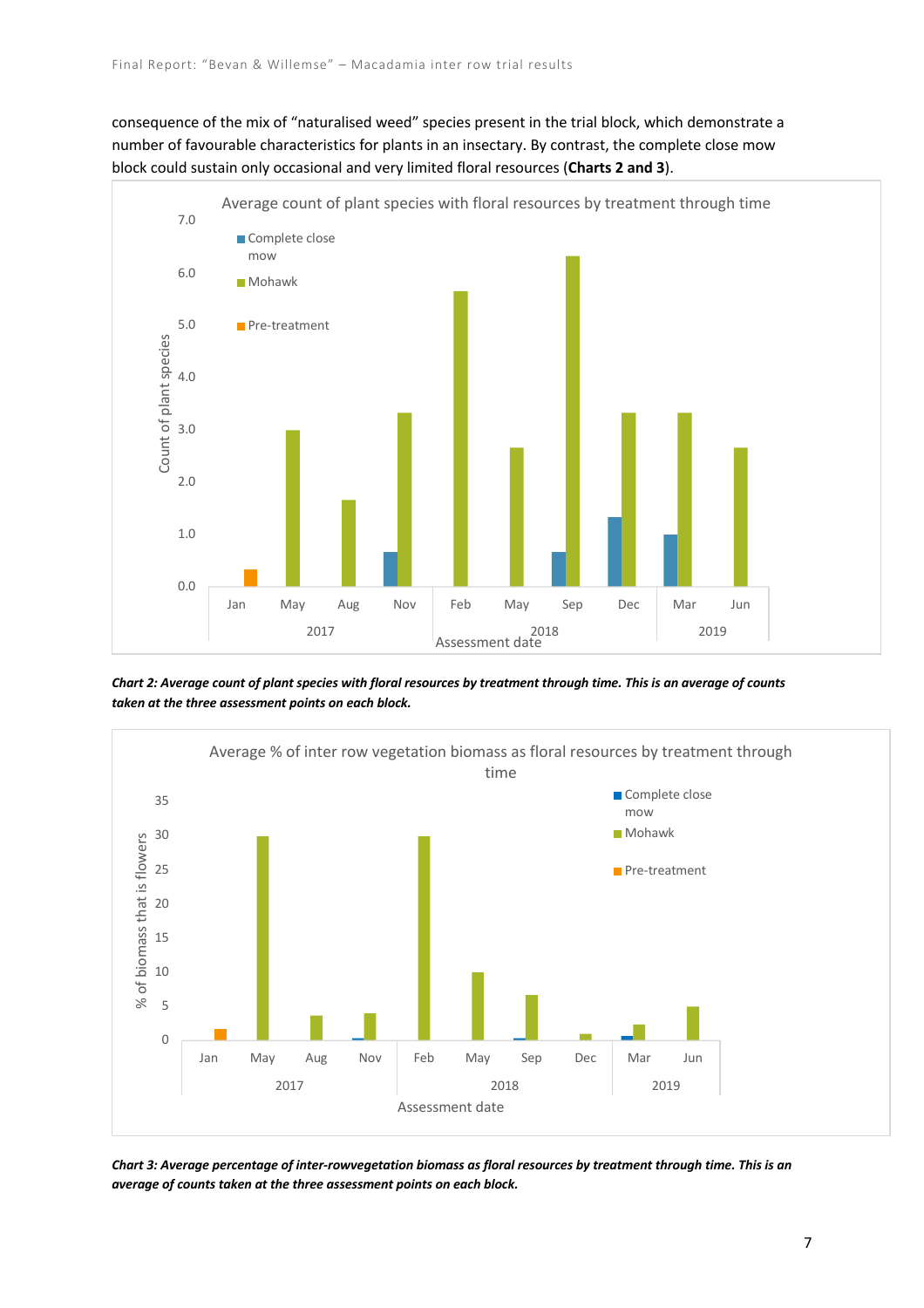#### **Habitat disturbance**

Areas of reduced mechanical and chemical disturbance can serve as favourable habitat for beneficial insects. Undisturbed areas may also provide a refuge for beneficial arthropods for faster recovery after spraying. The measurement of height provides a good indication of rates of mechanical disturbance. **Chart 4** reports the height in centimetres (cm) of vegetation in the inter-row by treatment through time. Retention of a central mohawk on your farm allowed for greater height of vegetation, and hence less disturbance in the inter-row for the life of the trial. By contrast, the complete close mow block was regularly and heavily disturbed.



*Chart 4: Average height (cm) of inter-row vegetation by treatment through time. This is an average of counts taken at the three assessment points on each block.*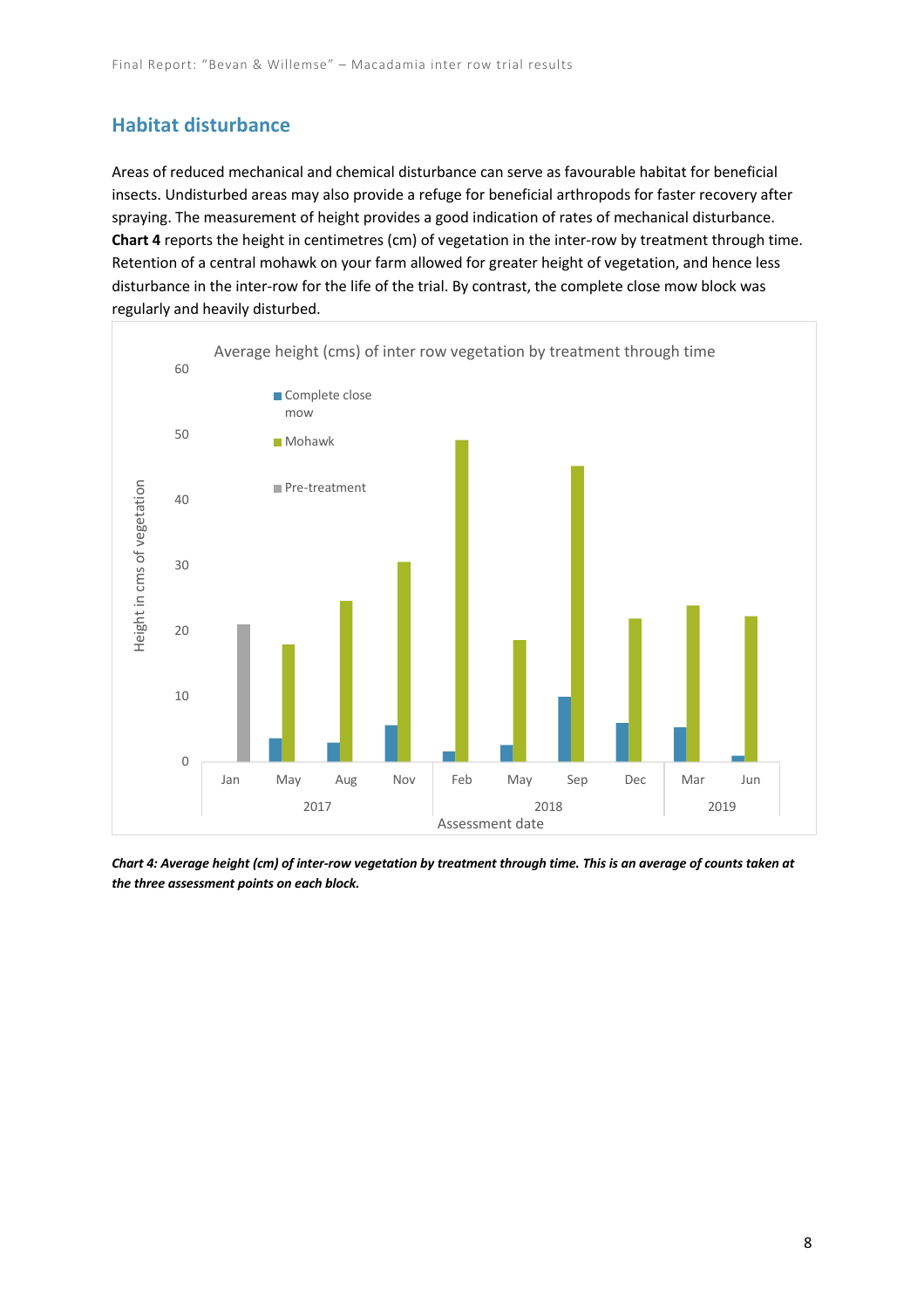## Results of arthropod evaluation

#### **General arthropod abundance**

From January 2017 to June 2019 we conducted 10 arthropod assessments (1 approximately every 3 months). In total, we collected and identified 10,553 arthropods using yellow sticky traps (YSTs). YSTs best capture flying insects such as flies, true bugs (including aphids), wasps and thrips. However nonflying insects and those not attracted to yellow are seldom caught (e.g. ants and spiders for instance). In **Chart 5** we have collated all the arthropods over the sampling period into broad order level classification. Both flies and wasps were more abundant in the mohawk treatment block than in the complete close mow block**.** Wasps were twice as likely to occur in the mohawk compared to the complete close mow block. Comparatively there are more thrips in the complete close mow block.

To examine more closely these broad arthropod order groupings, we identified the main arthropod groups (except thrips) to family level. We identified 4748 specimens of flies (Diptera) on your farm, comprising of 30 families out of 111 found in all Australian environments. Most adult flies require only nectar or pollen as their primary food source and only recently have flies been recognised in their importance as pollinators. As more fly behaviour observations are studied it is likely we will better understand their specific roles in pollination better. As part of a wider food web they are also important food source for beneficial insects such as spiders and vertebrate animals.

We identified 2133 specimens of wasps (Hymenoptera) on your farm, comprising of 28 families out of 77 families found in Australia, almost all of which were parasitoids. Consequently, your farm can be considered to have good biological diversity of this group.

In the complete close mow, we found nearly three times more thrips caught on the YSTs than in the mohawk (**Chart 5**). In the mohawk an even number of thrips were found in the row and trees (326 & 312 thrips respectively), as compared to the complete close mow area (617 & 945 thrips respectively). This three-fold increase of thrips in the trees could be further investigated as close mowing seems to have increased thrips in the trees and row compared to the mohawk block on your farm. It should be noted however, given the ubiquitous nature of this group, large numbers of thrips can be caught on individual YSTs traps leading to biases in population estimates. In theory given the increase in predators and parasitoids in the mohawk block we can hypothesize that this may help decrease thrip populations in macadamia trees on your farm.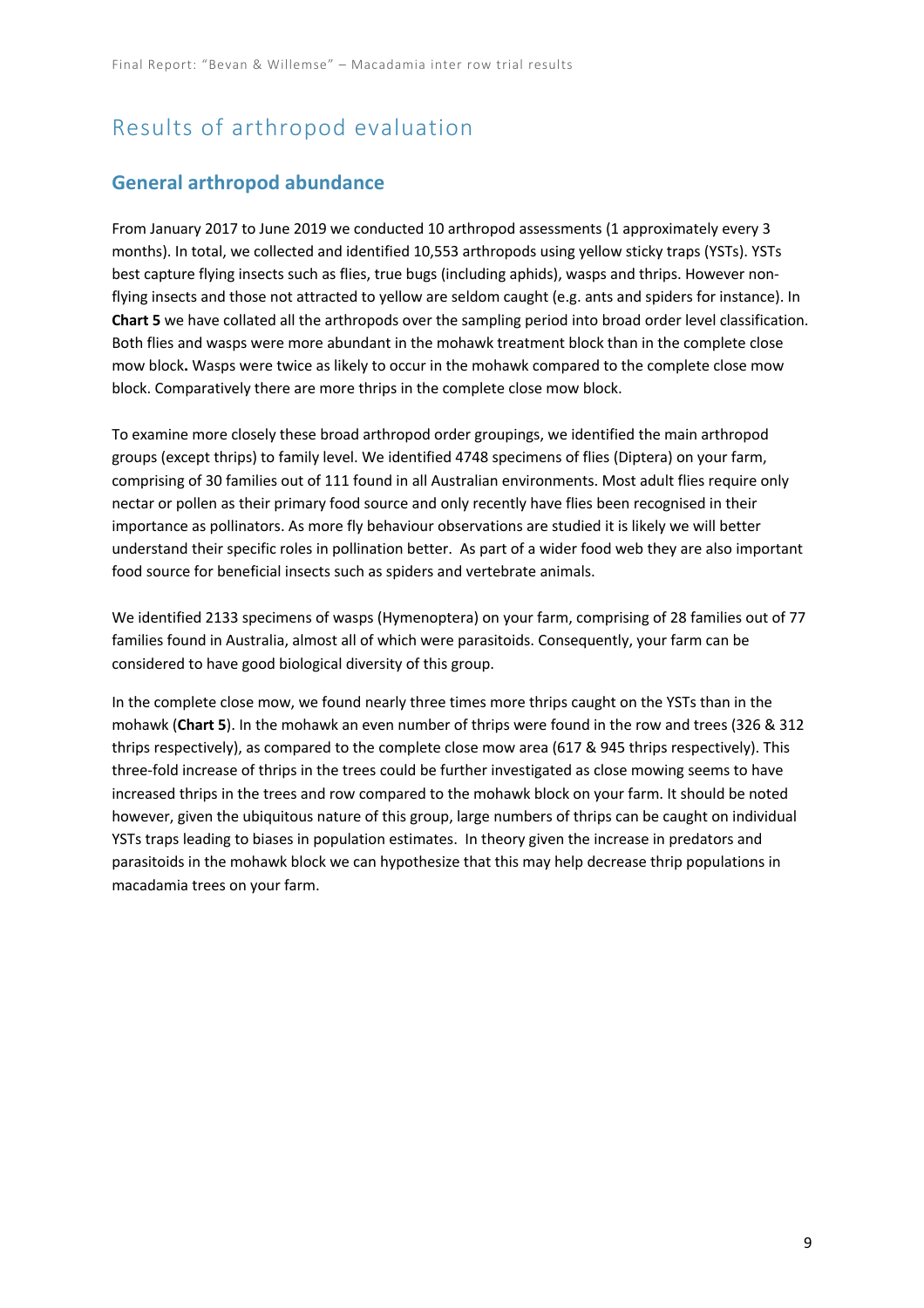

*Chart 5: Total number of arthropods in order grouping caught in YSTs from January 2017 to June 2019 on Bevan and Willemse's farm comparing mohawk and complete close mow treatments.*

Overall insect abundance was higher in the mohawk than in the complete close mow in both the row and tree, except for in 2017 in the macadamia tree, when thrips dominated the complete close mow samples (**Chart 6**).



*Chart 6: Number of arthropods identified on YSTs comparing treatments across time in the row and tree*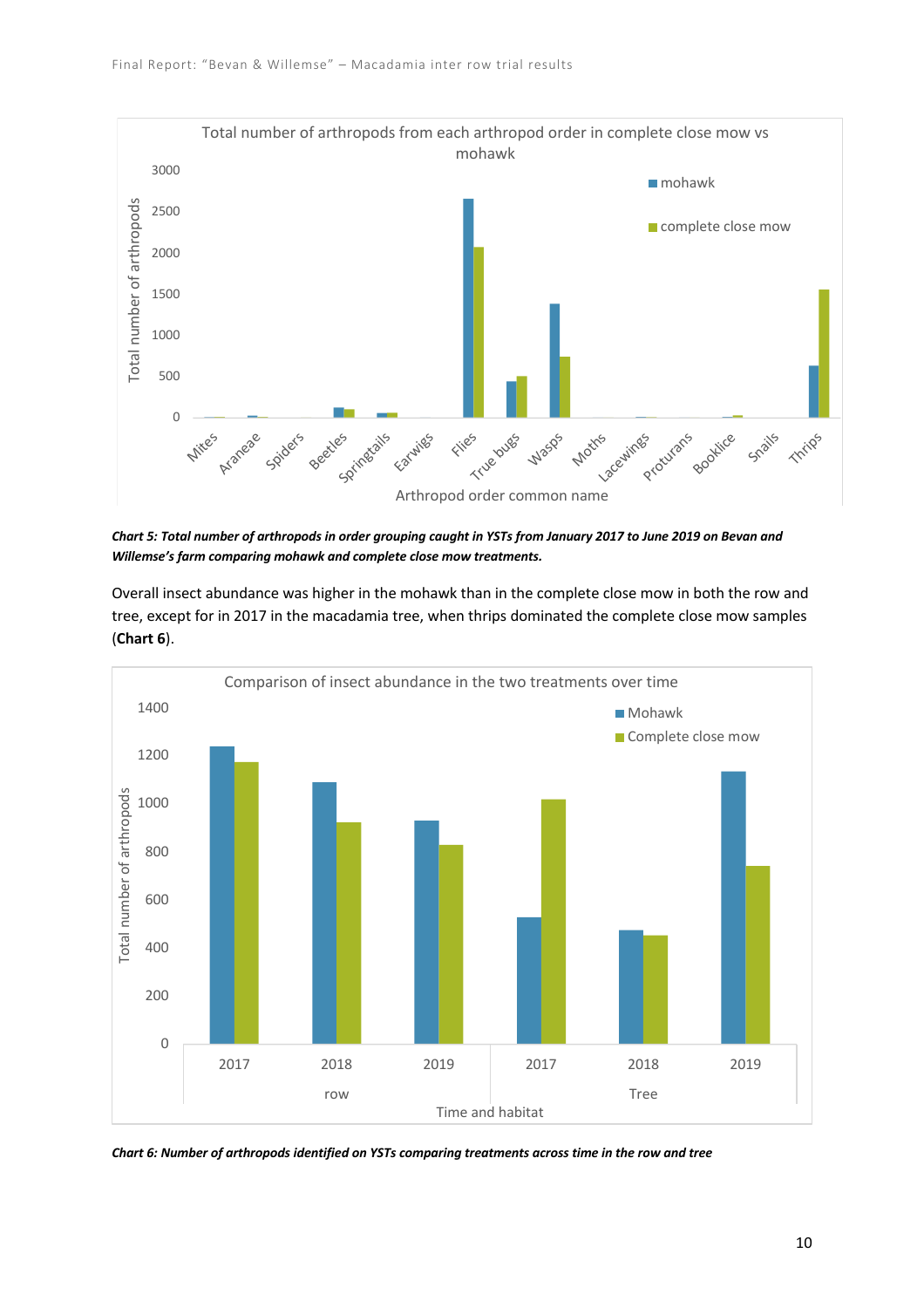#### **Feeding Guilds**

To better understand the nature of food webs on macadamia farms we have identified most insect species to family level classification, allowing us to determine the feeding guild structure of insect assemblages. The guild concept has been widely utilised by ecologists; a guild is any group of species that exploit the same resources. For instance, most insect herbivores are selective feeders, they may be specialised as leaf chewers, sap suckers, stem borers, root borers, gall formers, leaf miners etc. Beneficial insects feed as predators and parasitoids. Other important arthropod feeding groups are pollinators via nectar feeding (nectarivores). This is a good way of examining species richness and how it relates overall to farm food webs.

On your farm the mohawk block had comparatively greater number of nectarivores (primary food source - flower nectar) and twice as many predators and parasitoids when compared to the complete close mow block (**Chart 7**). Detritivores (which feed on dead plant and animal material) were almost double in number as well. However, in the close mow block, sap suckers (mainly thrips) were double as abundant when compared with the mohawk block. Other groups were less numerous as they are not as well represented by YSTs collection methods.



#### *Chart 7: The number of insects and their respective insect assemblages (feeding guilds) caught on YSTs from January 2017 to May 2019.*

To simplify our results, by classifying all insects as prey and then separating nectivores (potential pollinators), predators and parasitoids, as four broad categories, we can compare treatments comparatively in proportions. By combining tree and inter-row abundance counts between mohawk and complete mow treatments (**Chart 8**), there is a greater proportion of prey in the mohawk (57%). The proportion of predators and parasitoids in the mohawk block is far greater (63%) than in the complete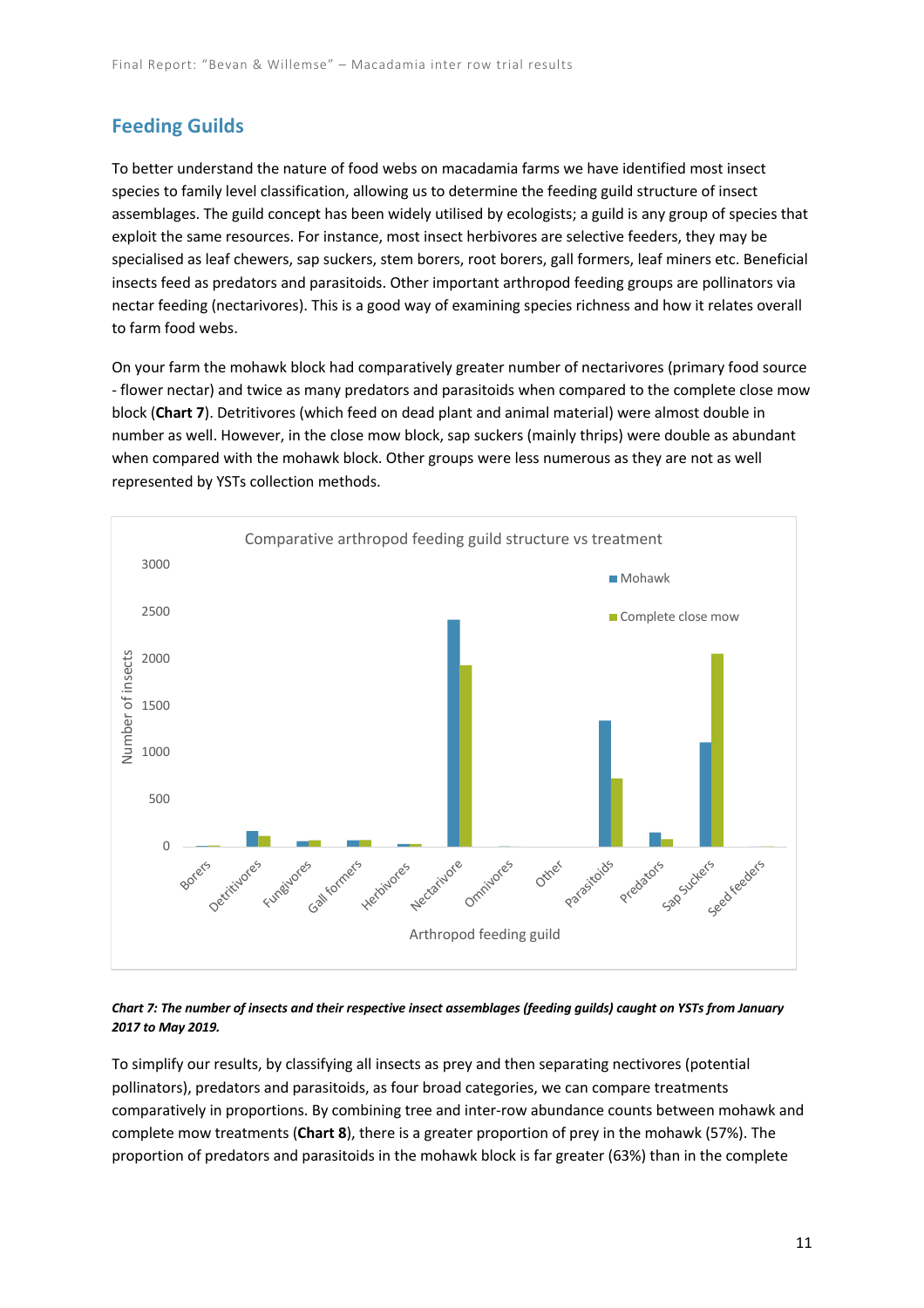

close mow block (37%). Nectivores are only modestly greater in the mohawk (55%) compared to the complete close mow block (45%).

*Chart 8: Representation of simplified feeding guilds in macadamia tree and inter-row habitats combining all abundance data.*

When we examine this ratio comparing the row habitat in mohawk and complete close mow (**Chart 9**), nectarivores have similar proportions (51% and 49% respectively). There is however proportionally greater abundance of prey in the mohawk (56%). This may account for the greater proportions of predators (65%) and parasitoids (67%) in the mohawk compared to the complete close mow block.



*Chart 9: Representation of simplified feeding guilds in the inter-row comparing the mohawk and complete close mow treatments.*

In the macadamia tree we found a higher proportion of all broad feeding guild groups in the mohawk (Chart 10). The prey ratio in the mohawk was 59% to that of the complete close mow (39%), and this was similar for the nectivores. In the mohawk predators and parasitoids had higher proportional ratios (64% & 56% respectively).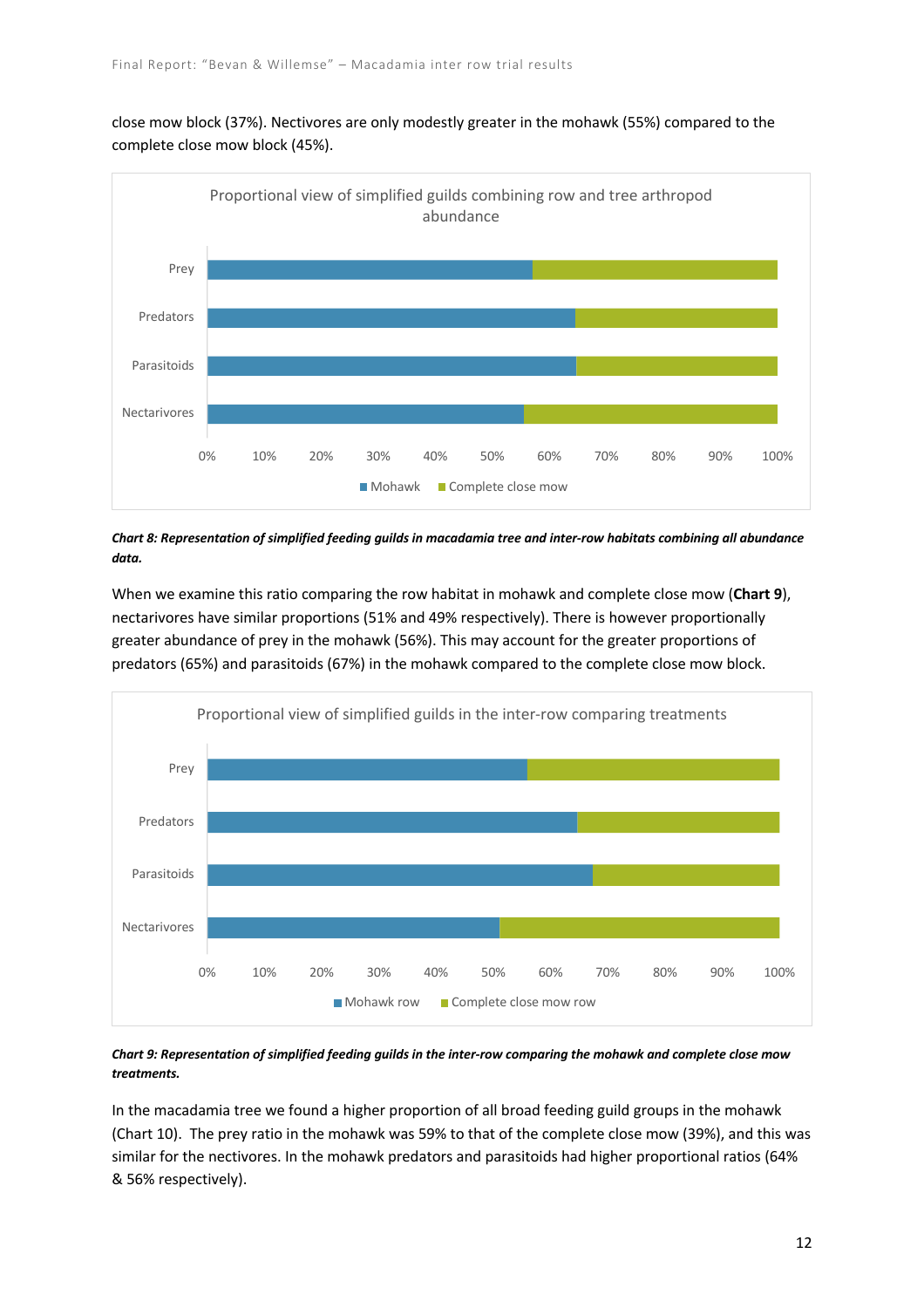

*Chart 10: Representation of simplified feeding guilds in macadamia trees comparing mohawk and complete close mow treatments*

#### **Pollination**

In many ecosystems, including agricultural ones, flies are very important pollinators. Of the 150 families of flies worldwide, almost half, 71, have been shown to feed from flowers (mainly nectar) and thus in principle transmit pollen from one plant to another. This is currently an expanding area of behavioural research as we discover more about their pollinating abilities. A famous example is that we would be a world without chocolate without pollination by the chocolate midge (family Certopogonidae). Of the fly families that dominate the nectarivores on your farm, they are from three main families: the Sciarids (fungus gnats), Chironomids (non-biting midges), and to a lesser extent Phorids (scuttle flies). Some Sciarid species are known to be pollinators however they are generally poorly studied in Australia, as they are particularly difficult to observe in the field, and thus their roles as pollinators are probably not fully appreciated. However, they are one of the most numerous specimens caught on YSTs on your farm. In certain environments like the artic, Chironomids are the most important pollinators of plants. Phorids are a very diverse family and many are important pollinators particularly in forest habitats. The most numerous Phorid genus on your farm was *Megaselia* which has over 1500 species worldwide. Some Phorids species are also known to be aphid predators. Phorid species have also been identified in northern NSW that parasitise macadamia seed weevil and fruit spotting bug.

The detritivores were substantially more dominant in the mohawk (**Chart 11**). They consist of the fly families Calliphoridae, Ephydridae, Psychodidae and Muscids. They are important for the recycling of nutrients back into the soil, as they feed on dead leaves, twigs and subsequent decaying mould.

The mohawk also had a greater number of predatory flies, mostly Dolichopodidae (long legged flies) and other families included Asilidae (Robber flies), Micropezidae (stilt legged flies) and Syrphids (hoverflies). Hover flies are second only to solitary bees in their value as commercial pollinators worldwide. Phorids where not collectively placed in the predatory guild as they are very diverse and occupy various feeding guilds as adults and larvae including scavengers, predators, herbivores, fungivores, parasitoids, and true parasites.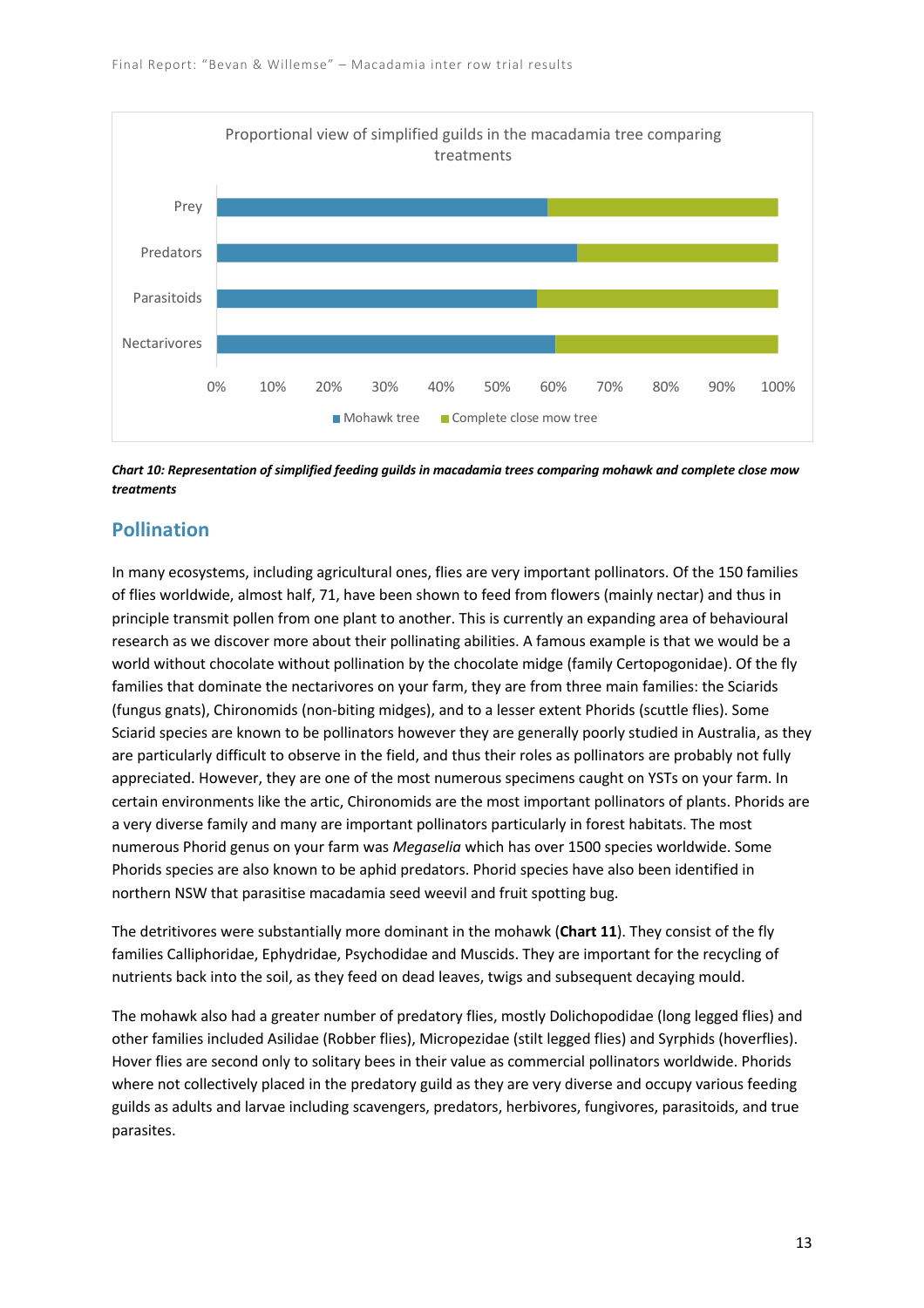Fly parasitoids were absent from the complete close mow macadamia trees and in small number in the row. However, parasitoids were more abundant in the mohawk and at greater numbers in the adjacent trees than the row of the close mow block (**Chart 11**). A similar pattern was revealed in the fungivore guild. There was an increase in dipteran gall formers (family Cecidomyiidae) in the mohawk trees compared to the close mow trees (**Chart 11**). Overall, there was a greater diversity of family level flies and their feeding guilds in the mohawk trees.



*Chart 11: Dipteran (fly) feeding guilds with nectivores removed demonstrating smaller guild structure in mow treatments in the row and trees.*

#### **Parasitoids**

One of the main treatment differences on your farm was a substantial increase in wasp parasitoids in the mohawk block compared to the complete close mow block in the three years of combined abundance data (**Chart 12**). When we examined differences between the row and tree, we found that there were less differences in parasitoid abundance in the tree, although mohawk trees had somewhat higher numbers.

The main parasitoid differences were recorded in the row, which had three times higher parasitoid abundance in the mohawk in the 2017 seasons and double as many parasitoids in 2019. If we examine more closely the families represented (**Chart 13**) we find that the mohawk has significantly more Chalcidoidea<sup>2</sup>, Encyrtidae and Eulophidae. Chalcidoidea are very important in biological control of herbivorous crop pests because they are predominantly parasitoids of lepidoptera, aphids and beetles. Many other families were also better represented in the mohawk, with only the Diapriidae (parasitoids of flies) twice as high in the close mow treatment. Groups like the Ichneumonoids however, were four times more abundant in the mohawk macadamia trees. The Ichneumonoids are large wasps that commonly parasitise the larvae and pupae of Coleoptera (beetles), Hymenoptera (bees & wasps), and Lepidoptera (moths & butterflies) and they play an essential role in most ecosystems. Ichneumonids have been used

<sup>&</sup>lt;sup>2</sup> It should be noted here that Chalcidoidea is a superfamily and was used for identification purposes in 2017 with only the Trichogrammatidae separated, but in 2018 and 2019 YST samples the Chalcidoidea was further identified to families within that group to better understand this significant group.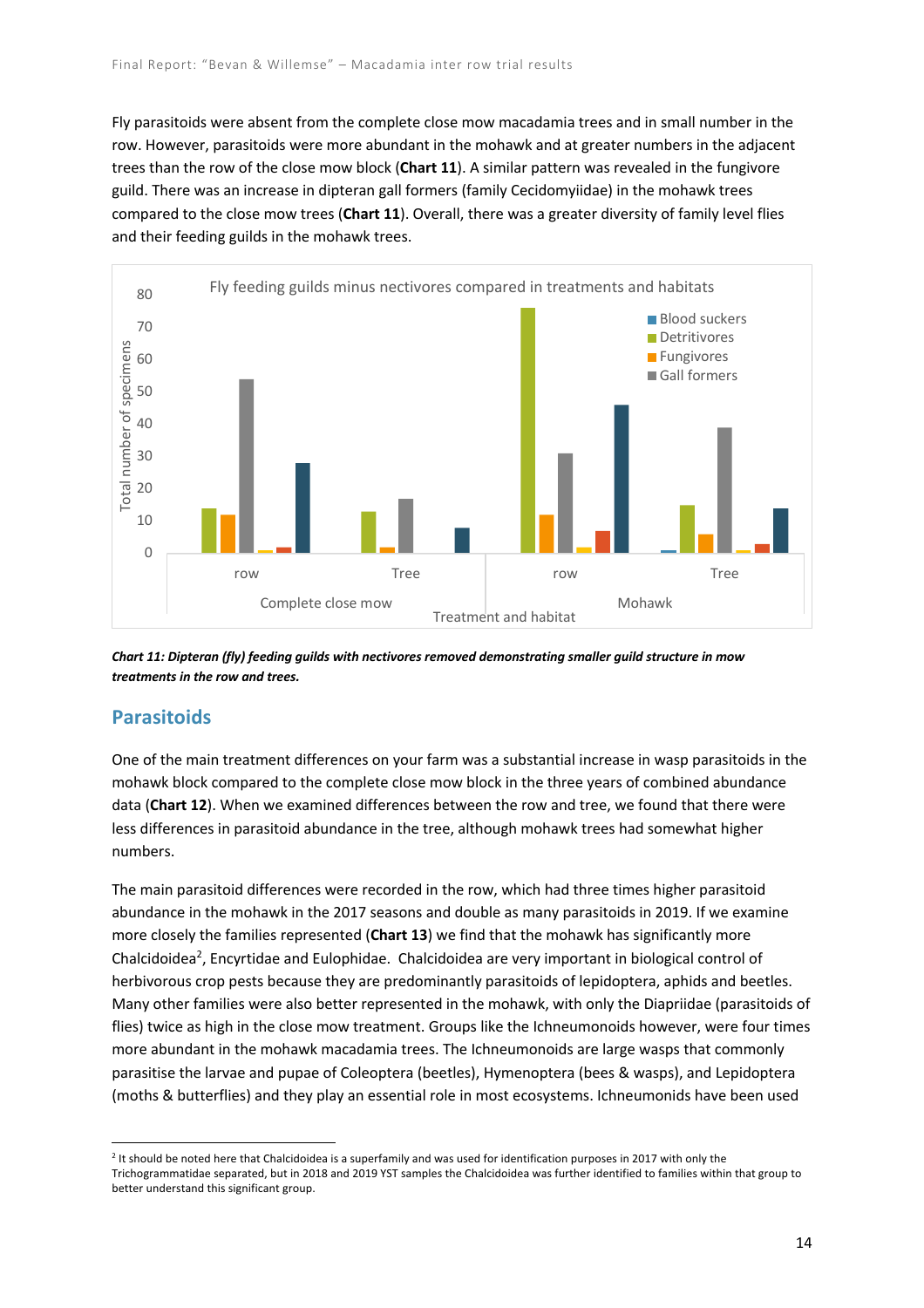successfully as biocontrol agents however, not enough ichneumon species have been studied and further comprehensive research is needed.

Overall increased parasitoid abundance in the mohawk block fitted with our hypothesis as parasitoids need nectar to thrive. This may be better provided by the mohawk. Furthermore, the mohawk also provides more ecological niche space in terms of plant height/architecture, which is known to increase species richness.



*Chart 12: Comparison of the number of parasitoids caught on YSTs from January 2017 to May 2019 in row and tree.*



*Chart 13: Numbers of Hymenoptera families (parasitoids) caught on YSTs from January 2017 to May 2019 comparing mow treatments.*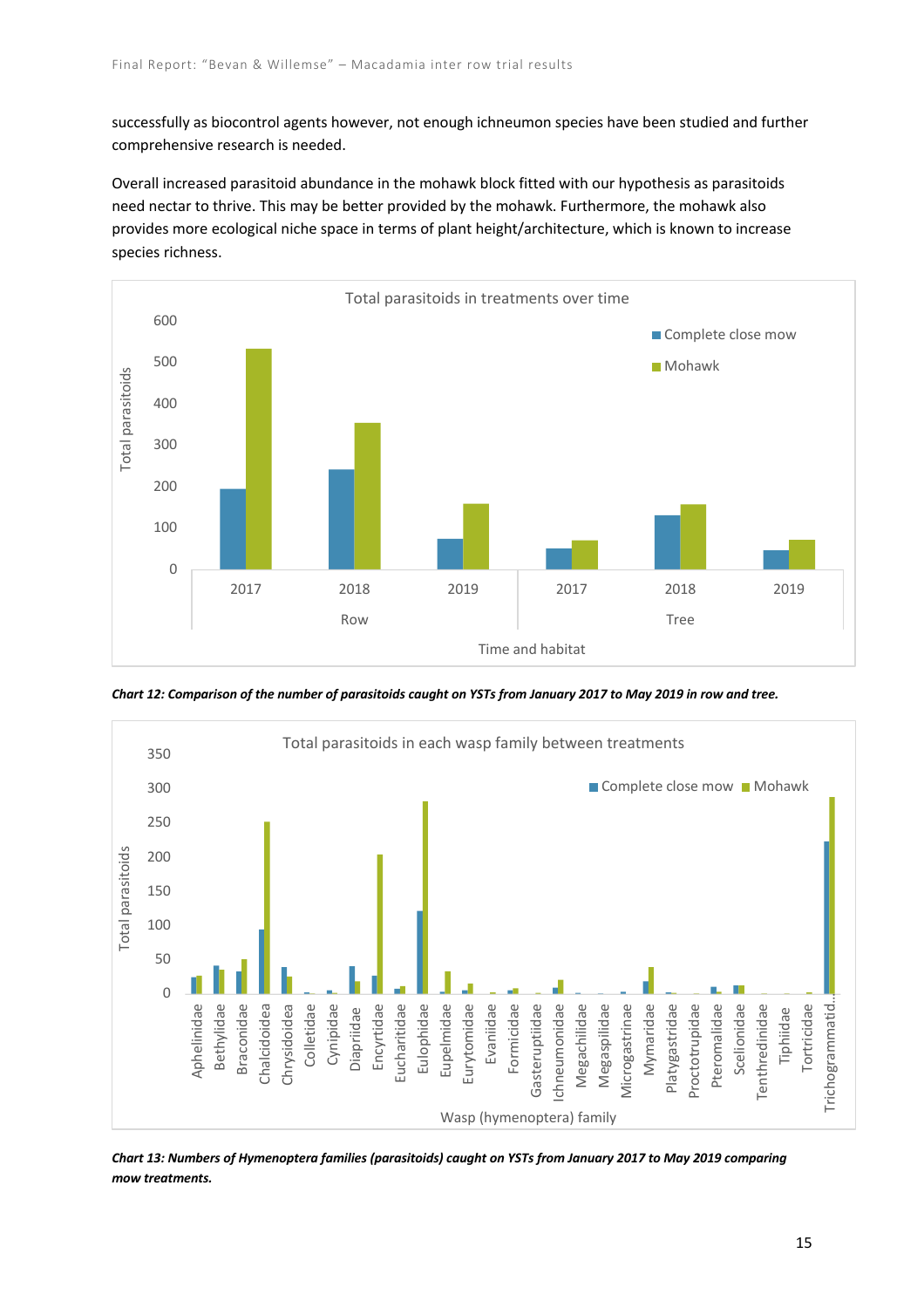Turning now to examine the parasitoids that you release on your farm, we saw interesting variations between treatments. **Chart 14** details the seasonal variation in tree and row habitats for each sampling period (e.g. May to June) that we took samples (10 consecutive seasons). The Trichogrammatidae (egg parasitoids) comprise mostly of *Trichogrammatoidea cryptophlebiae* (MacTrix) in summer when releasing them. However, there are also other egg parasitoids that parasitise moths and other arthropod eggs, which is why they can be found on your farm overwintering in small populations including *Trichogrammatoidea bactrae* and not *Trichogrammatoidea cryptophlebiae*. In 2018 there is approximately double Trichogrammatidae and triple the abundance in 2019 in the trees where there is a mohawk although there is little differentiation in 2017. Numbers are not so clear in the row habitat, with slightly more Trichogrammatidae in 2017 in the mohawk and three times more Trichogrammatidae in the complete close mow in 2018. In 2019, twice as many Trichogrammatidae are caught in the mohawk. However, the release points of MacTrix in summer will have confounded the results in both treatments during this period. Interestingly there is a small peak in 2018 in the complete close mow treatment in the tree habitat during winter. We can theorise there might have been a spike in moth egg laying by pyralids (grass moths) in the complete close mow that laid eggs in smother grass, to warrant this modest population increase.



*Chart 14: Seasonal abundance of Trichogrammatidae between habitats, treatments and time caught on YSTs from January 2017 to May 2019.*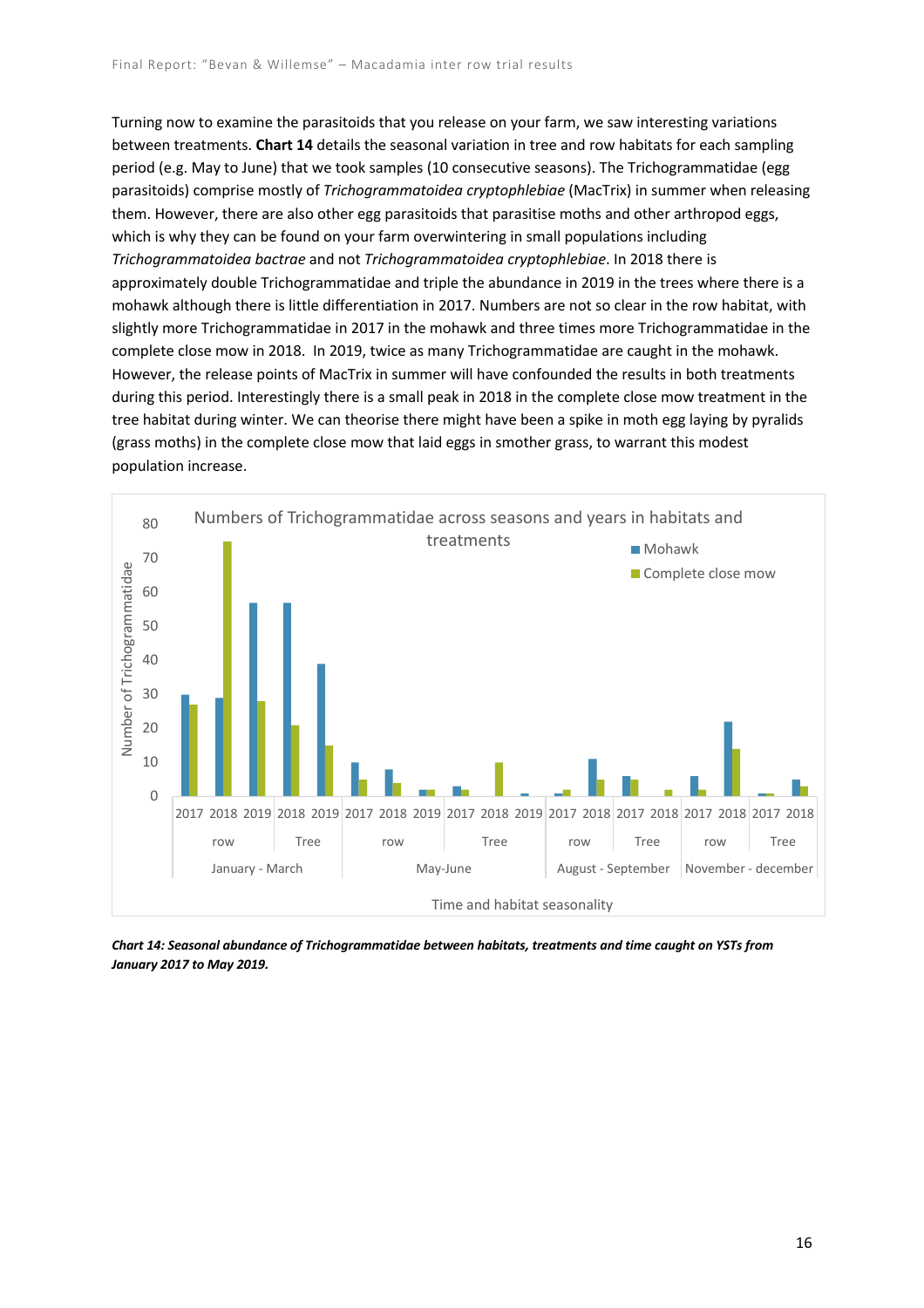### Findings and recommendations

Mohawk worked very well for your trial block, given the 10m rows and availability of machinery of a suitable configuration. Retaining a mohawk year-round, including during harvest, proved to be relatively straight-forward. The principal advantage of the mohawk reduced mow approach is that it can be sustained during harvest. This can be especially advantageous during winter, and particularly in dry years, because it keeps an insectary viable during slow growth periods. Other trial farms that removed the mohawk during harvest took many months to re-establish insectary vegetation when compared to yours. Optimal benefits from insectaries are possible when they are in place ahead of macadamia flowering and the annual intensification of crop pest pressure.

It is worth noting that findings from other trial farms and other industries indicate that alternate row mow may be another management strategy for you to consider. This involves mowing every second row on a rotating schedule, allowing all rows to "grow out" somewhat across the year but providing opportunities for mowing and management as required. This reduces the overall disturbance of beneficial arthropods, ensuring a refuge remains in place at all times for them. It ensures that beneficial arthropods will always have undisturbed areas around your farm for habitat. But it also provides opportunity to schedule removal of vegetation for rat monitoring and management. Likewise, there is opportunity to monitor and manage any "weediness" or dominance of vegetation and encourage regrowth and flowering.

On your farm our results have shown that arthropod abundance is clearly higher in the mohawk area than in the complete close mow. The mohawk was not shown to increase any macadamia pests. However, we found double the abundance of parasitoids and predators in the mohawk and greater species richness in terms of arthropod families represented both in the row and trees. There was also small increase in the presence of parasitoids and predators in the macadamia trees as a result of the mohawk vegetation compared to the complete close mow area of the orchard (particularly the Ichneumonoids). We also found a three-fold increase in thrips compared to the mohawk block over the season sampling period in the complete close mow treatment in the macadamia trees. Thrips were not however reported as much of an issue on your farm during our site visits and in information from bug checking by consultants. However, with increased predators and parasitoids when having a mohawk of vegetation we anticipate a reduction overall pest numbers and coupled with increased pollination. The economic benefit of increased beneficial arthropods could be measured in future studies. It is worth noting that our trial was conducted over 2.25 years, if these practices continue its likely arthropod diversity will increase further.

When the findings from all of the farms that participated in this project are taken into consideration, it is clear that insectaries have meaningful influence on orchard ecology when growers can commit to inclusion of the insectary in the orchard in terms of space allocation and long-term management. The mohawk in the inter-row worked very well on your farm given row width. There are other areas on-farm worth considering, including headlands, field margins and so on where changes to management can allow for habitat suitable for beneficial arthropods. Decisions to improve plant diversity with seeding, well-timed seeding and mowing to limit dominance of one species while encouraging new growth and flowering and so on are also very influential.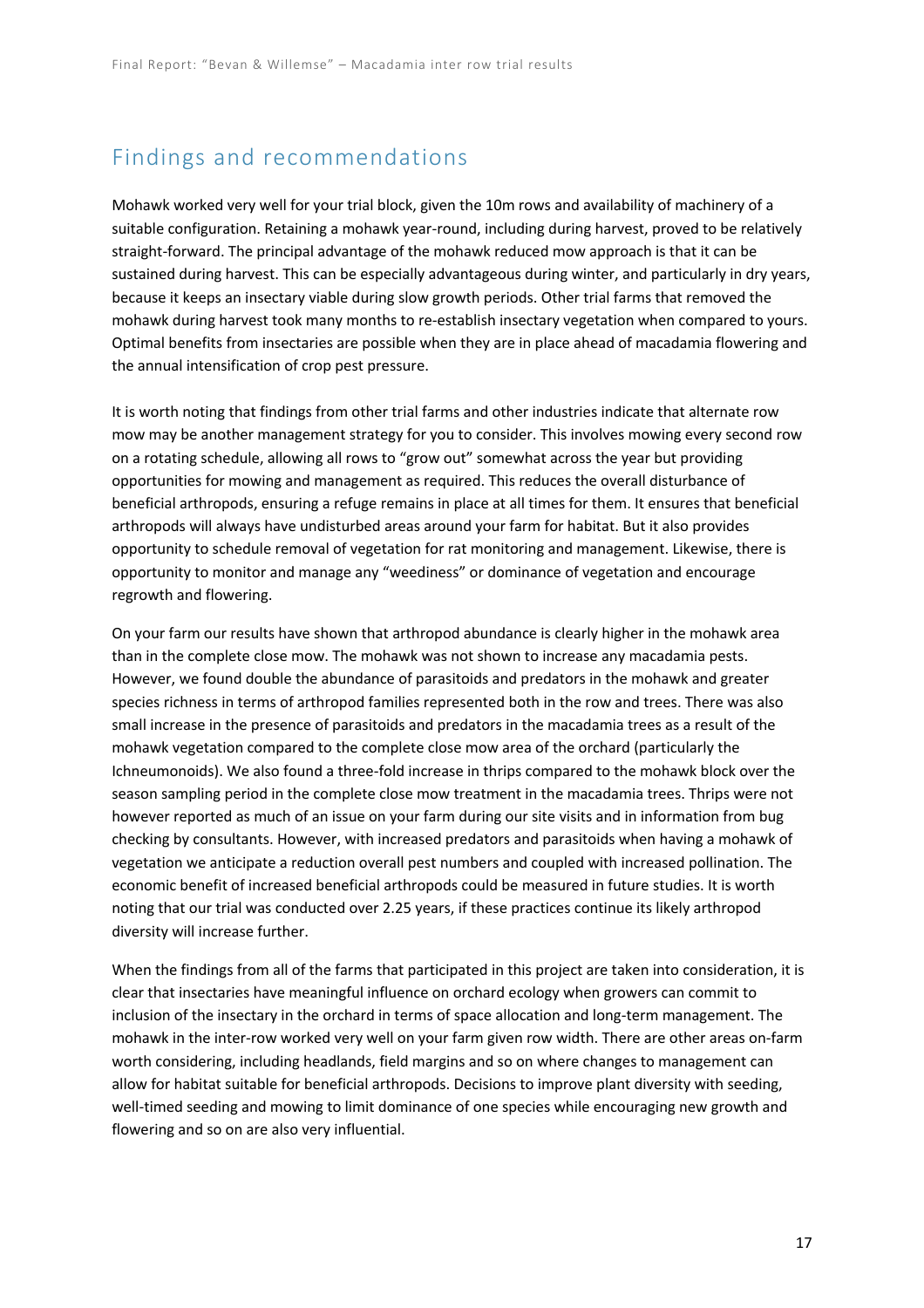Finally, the BioResources team encourages you to read the final report for the *Macadamia IPDM Program - Inter-row Project (MC16008)*, which is available via *Hort Innovation*. Here you will find out more on the benefits of insectaries for macadamia orchards and also the experiences of other trial farms in implementing and managing insectaries. There is also an exploration of the multiple ecosystem services known to flow from reduced mow inter-row management practices along with improved arthropod biodiversity, including benefits for soil organic matter, nutrient cycling, water management, erosion control, weed suppression, soil carbon storage, soil microbiology and more.